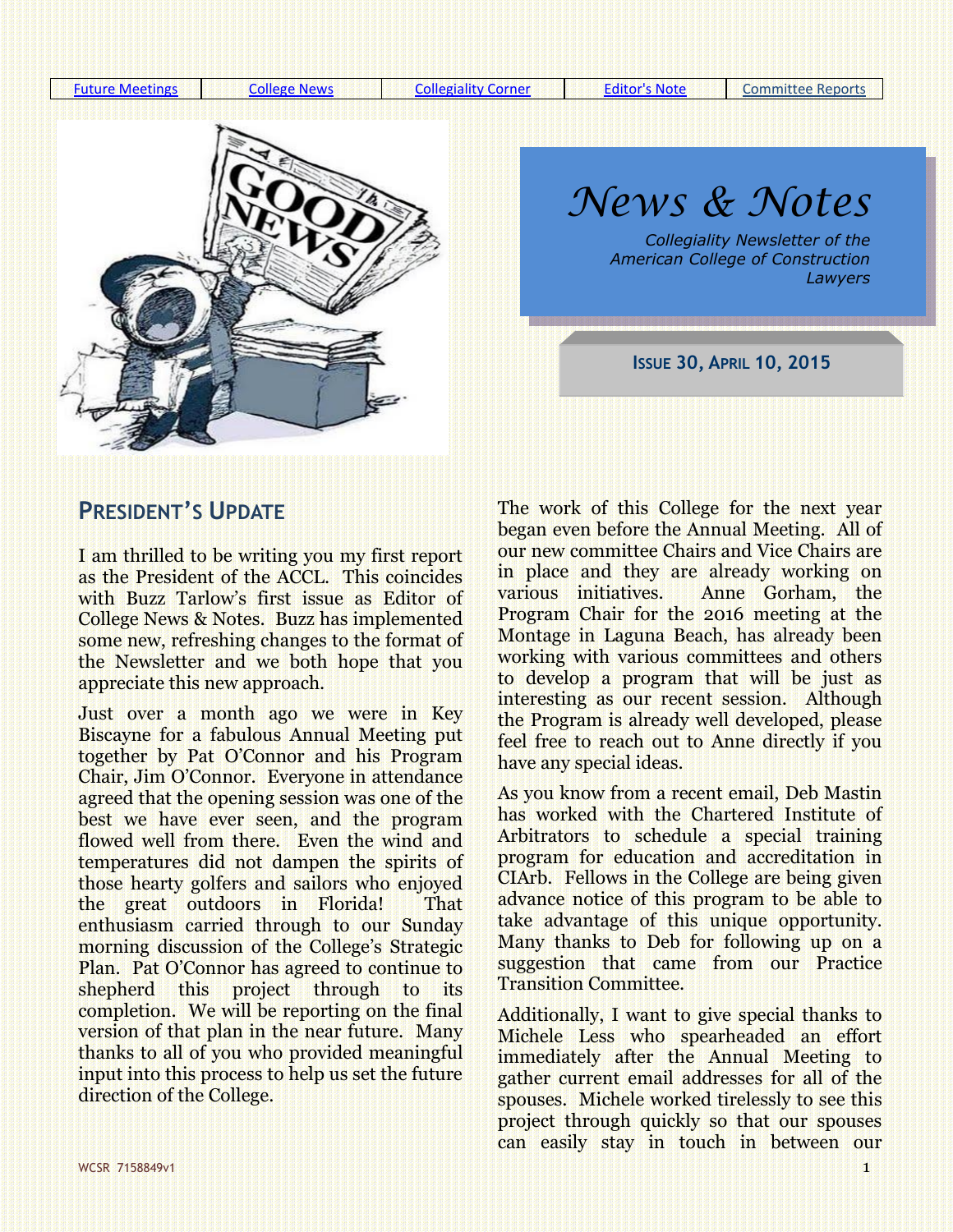meetings. The updated list has been sent to all Fellows and it will be available on the private side of our website for ease of future access.

The website is also in need of special attention this year. I am pleased to report that Steve Nelson will continue to serve as the Chair of that committee, assisted by Mark Heley as Vice Chair. They are already hard at work identifying areas of needed improvement and we plan to implement changes to the website before the end of this year. If there is something particular on your "wish list" for the website, please contact Steve or Mark.

One other special project that is already underway has been picked up by Josh Leavitt. He is following up on the work begun by Stan Sklar to make available to ACCL Fellows, at your expense, hard hats with the ACCL logo. You can expect to hear from Josh in the near future about this opportunity, so please respond to him promptly if you have an interest.

Finally, as we anticipate the spring thaw and warmer weather, I want to remind you that **New Member Nominations are due to Holt Gwyn by May 15, 2015**. As you know, this is one of the most important undertakings for the College every year. I encourage each of you to think about potential new members who will add to the richly diverse group of outstanding Fellows who are currently in the College.

I look forward to serving as your President. Please feel free to reach out to me at any time with any issues or matters of interest regarding the College.

- *C. Allen Gibson, Jr.*, President

### <span id="page-1-0"></span>**FUTURE MEETINGS OF INTEREST**

**HOLD THESE DATES** for future ACCL meetings:

February 18-21, 2016 ACCL Annual Meeting Laguna Beach, CA

### **Future Board of Governors meetings**:

♦

May 9, 2015 – Charleston, SC

August 29, 2015 – Jackson Hole, WY

November 14, 2015 – New Orleans, LA

### <span id="page-1-1"></span>**COMMITTEE REPORTS**

**Practice Transition Group –** We respectfully submit this follow up on our meeting in Florida on February 19. I hope that the members of the group will become active in exchanging ideas.

For your information below is a list of the fellows who attended the Florida meeting and their E mail addresses. Not everyone interested in this group was able to attend the meeting so we encourage their addition to the group. The upside of the meeting was hearing and participating in the consideration of productive ideas while the downside is more E-mails.

| Name                           | E-mail                      |
|--------------------------------|-----------------------------|
| §≡ Abernathy, Tom              | teabernathy@smithcurrie.com |
| <b>&amp;</b> ≡ Alexander, Dick | d.ch.alexander@stoel.com    |
| $S =$<br>Beadie, Bill          | wmbeadie@comcast.net        |
| <b>&amp;</b> ≡ Gavin, Don      | donald.gavin@akerman.com    |
| <b>&amp;</b> Johannsen, Helmut | hjohannsen@fasken.com       |
| <b>&amp;</b> Kirsh, Harvey     | hkirsch@glaholt.com         |
| <b>&amp;</b> ≡ Lane, Dave      | dglane@lanelawservices.com  |
| <b>S</b> ≡ Lurie, Paul         | plurie@schiffhardin.com     |
| <b>&amp;</b> Marston, Don      | donm@marstonadr.com         |
| <b>&amp;</b> Mastin, Deborah   | deborahmastin@gmail.com     |
| s⊫<br>Overcash, Allen          | aovercash@woodsaitken.com   |
| 8≡ Ratterman, David            | dratterman@stites.com       |
| S Seemann, Jr., Charlie        | cseemann@dkslaw.com         |
| 8≡ Sklar, Stan                 | ssklaradr@comcast.net       |
| Smith, Bob                     | robert.smith@akerman.com    |
|                                |                             |

The group discussed the following topics at the Annual Meeting:

CIArb training, looking forward to membership in the Chartered Institute of Arbitrators, the world's leading professional membership body for arbitration and ADR.

Deborah Mastin reported that a proposed training session may occur at the JAMS office in Miami on October 29-31 with a final test on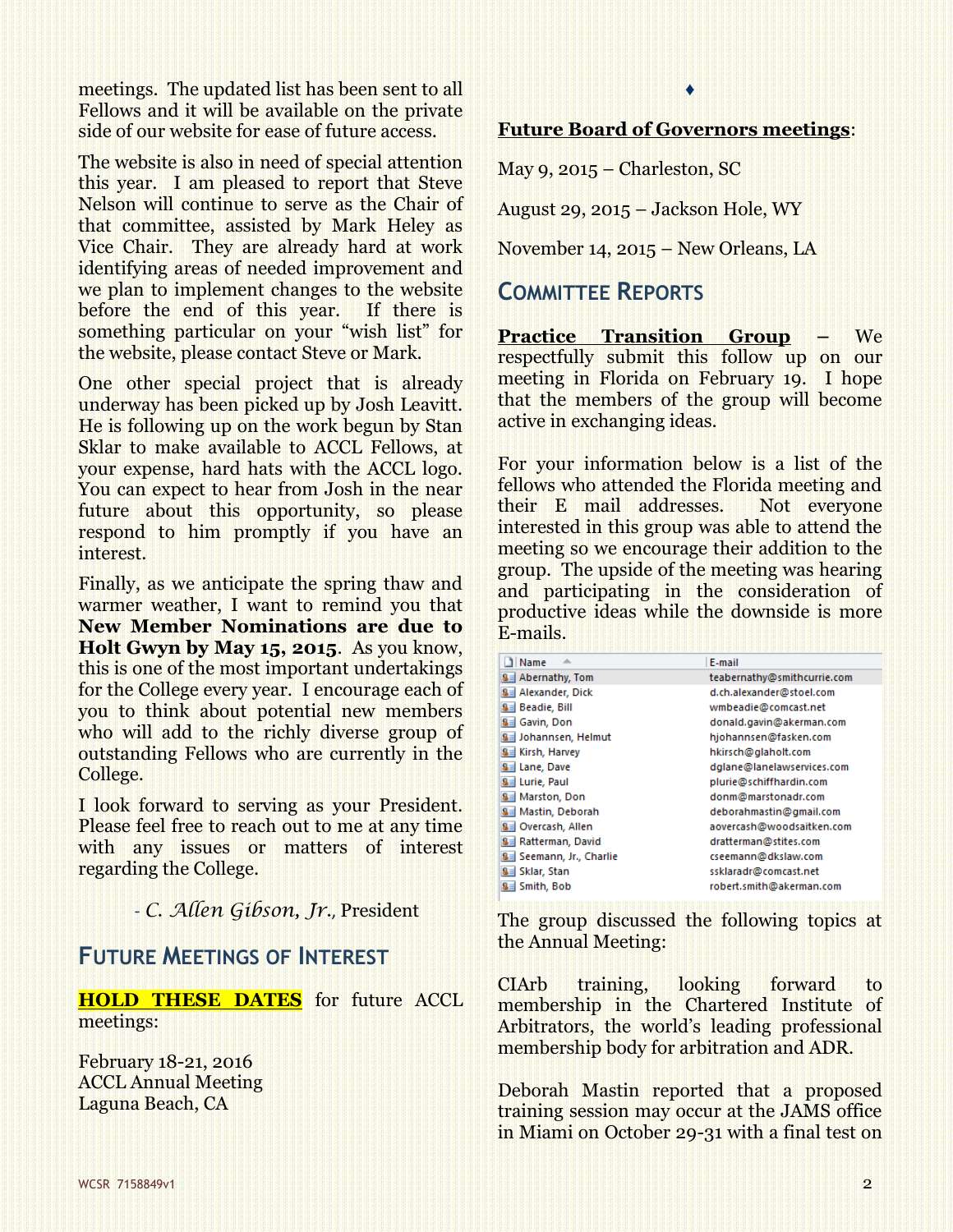November 1, 2015, leading into the International Chamber of Commerce Annual Meeting in Miami on November 1-3, 2015. Deborah has since followed up on the arrangements for this meeting by an email sent on March 25. The arrangements are also included in this issue of News & Notes under Deborah's name in the Collegiality Corner.

Arbitrators' and Mediators' liability insurance, particularly for independent practitioners. Stan Sklar has carried insurance through the ABA program and is familiar with it. Carl Ingwalson has investigated the policy and its cost in detail. Ava Abramowitz is also knowledgeable about the program.

Clerical support of independent practitioners. Stan Sklar also reported on the Regus organization he uses. Other digital paralegal services and virtual assistants were discussed<br>at the meeting. Charles Sink provided Charles Sink provided additional suggestions regarding handling technology without the support of an IT department.

Pro-Bono Services: Community Engineering Corps (CE Corps). The three founding organizations of CE Corps are ASCE, AWWA and EWB-USA. Members volunteer their time and expertise to assist underserved communities (such as American tribal reservations) to meet their infrastructure needs and improve their quality of life. For information contact Jody K. Debs at [www.arcadis-us.com.](http://www.arcadis-us.com/)

Pro-Bono Services: Supporting charitable engineering and construction organizations. David Ratterman has done a great deal of exploration in this area and is knowledgeable about the national organizations that could benefit from such services. Larry Schor suggested work through the U.S. Department of State, USAID and United Nations.

Pro-Bono Services: ACCL sponsored educational programs. By taking advantage of the knowledge and experience of ACCL members, it has been suggested that the ACCL consider sponsoring local educational programs for younger engineers and contractors. Such a program would be jointly sponsored by local organizations such as chapters of the AGC, AIA and ASCE. Speakers would have their travel expenses reimbursed.

Individual Pro-Bono activities: A number of individual suggestions were made including serving on professional licensing board (Richard Alexander) to limited free arbitration and mediation services for consumers and home owners (Mabry Rogers).

We should also consider a statement of the general purpose and objective of this group. One possibility is that the purpose of the Practice Transition Group is to encourage senior ACCL members to experience more pleasant and productive lives through opportunities that are better for them and the construction industry. These purposes and objectives are not simply related to a once a year program but are to be considered and implemented throughout the year.

In addition to encouraging amendments to our general purpose we also encourage suggestions on how we might function effectively as a group. Following are some ideas on that matter:

- We not only encourage contributions of ideas but consider how to implement them. That is, without fresh ideas from the members of the group we have no effective purpose.
- Ideas may serve either or both of two purposes: (i) concepts that the ACCL should as an organization act upon and implement; and/or (ii) acts that individual fellows should be encouraged to take to their personal benefit as well as to serve the objectives of this group.
- We need thoughtful ideas and experiences from members of the group with as much detail as possible each of which they are to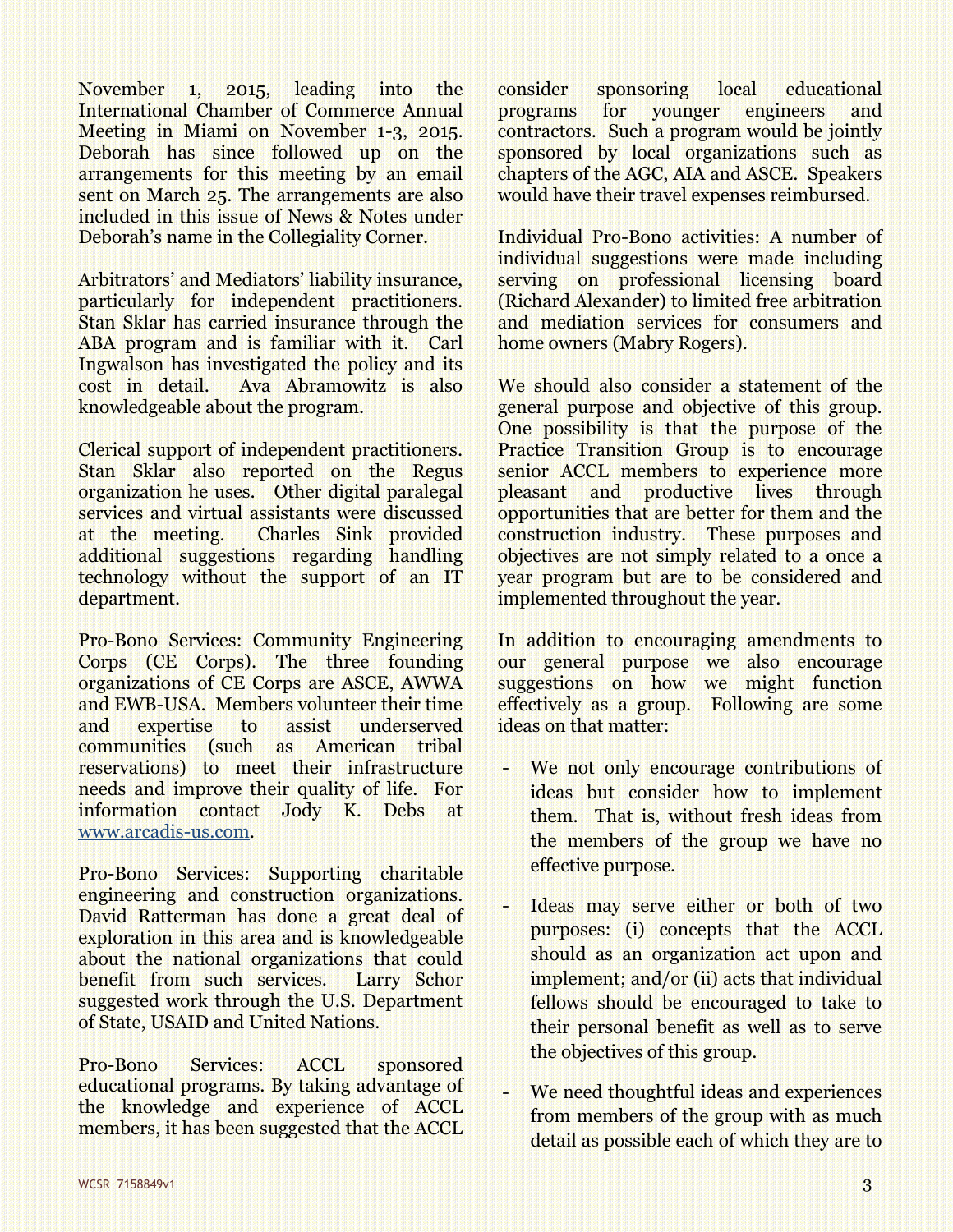share with everyone in the group by Email.

Each major idea will be considered and tested by the group and if it attracts enough support we will as a group attempt to implement it.

Please give these thoughts some consideration and contribute your suggestions of how this group might function effectively. We are all busy and the question before us is whether through this group we can make a collective and meaningful contribution to everyone without unnecessary use of time and energy.

Best Wishes, Allen Overcash

**International Committee** -- The international committee presented a panel including recently retired judge Sir Vivian Ramsey, Doug Jones, OA, who just stepped down as head of the Chartered Institute of Arbitrators, and John Hinchey on the topic of dispositive motions and emergency relief in international construction arbitrations. Our key points were these:

♦

1. Dispositive motions: Sir Vivian mentioned that in almost every arbitration under FIDIC terms the tiered dispute resolution clause, making senior representative's meetings followed by mediation a mandatory condition precedent to the jurisdiction of the arbitrators, there would be a preliminary motion by one side or the other to knock out the whole arbitration on this ground. By and large if the facts supported the failure to comply with a condition to jurisdiction, the whole arbitration was dismissed "without prejudice". Sir Vivian referenced s. 67 of the FIDIC forms of contract.

Doug Jones saw dispositive motions in international construction arbitrations as a process issue: a way to engage in

early debate with counsel over key issues in the case. He recommends requiring the parties to brief in 5 pages or less each issue either side they thing might be a dispositive issue. The tribunal would then consider all of these at an early stage and make their decision as to which of these (if any) warranted full argument and possible summary disposition. While it is rare that issues are directed to be fully argued summarily, at least the parties are forced to turn their minds to possibly fatal aspects of the case.

John Hinchey talked about the Federal Arbitration Rules, and the CPR guide, sharing Doug Jones's view that a preliminary conference to at least raise possible dispositive motions was a good idea, and would be received favourably by most international construction arbitrators.

2. Emergency relief: As to emergency relief, Sir Vivian pointed out that the idea of making an Award of any kind on an emergency basis was fraught with enforceability problems. however, particularly where there is a Mareva type situation, these can be lessened by seeking "directions" in the form of a procedural order and not some form of interim award. This procedural order may be quite explicit, such as saying something like "if you don't secure and provide access to damages documents within 30 days, we will exclude that evidence and schedule a hearing on damages, with the strong possibility that claims for damages not proven at that hearing will be dismissed."

Everyone was of the view that parties have just scratched the surface of the powers open to arbitrators on an emergency basis. Receiverships and receiver/manager appointments are theoretically possible. Sir Vivian pointed out that receivership had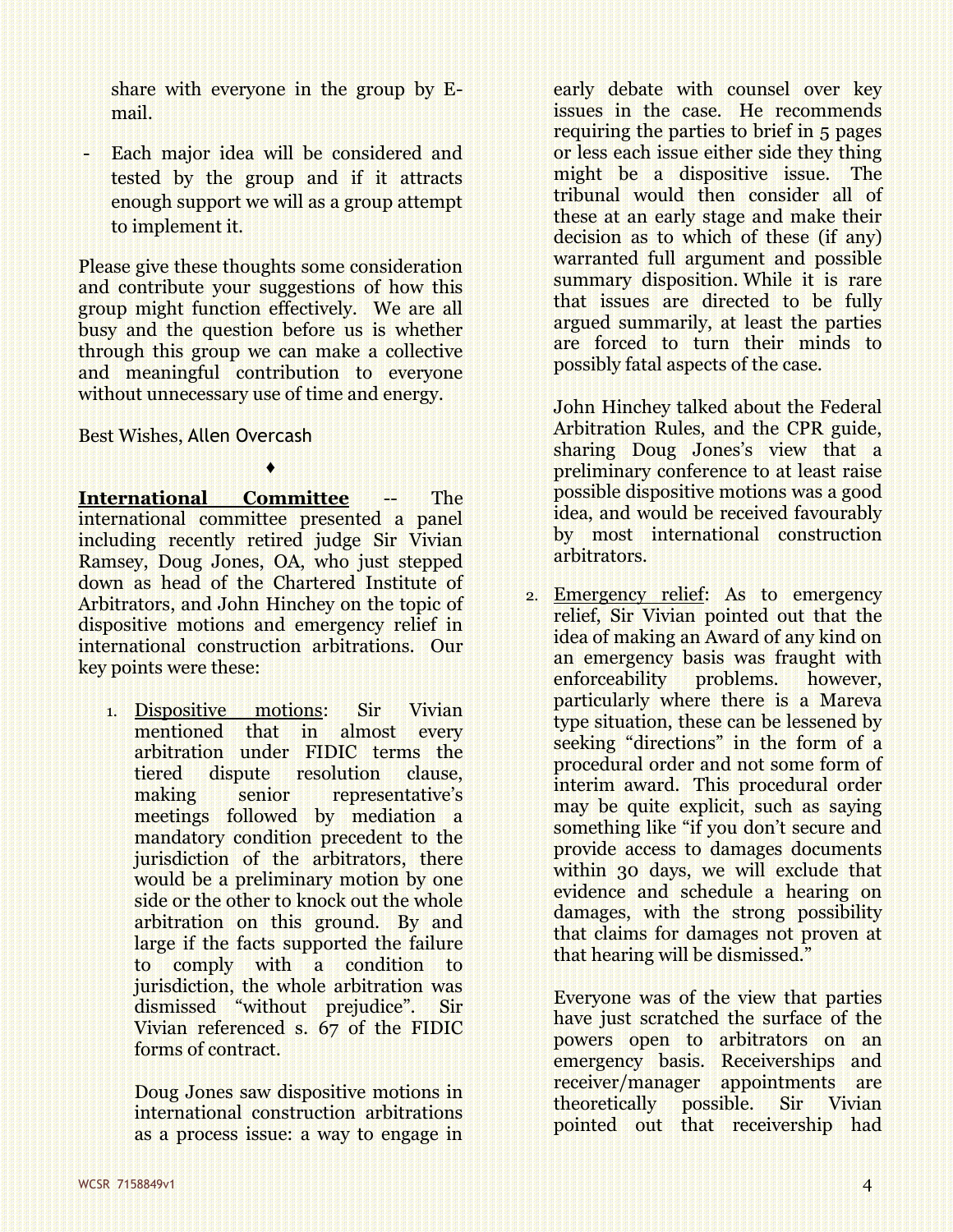always been specifically enumerated as a possibility in the U.K., just that noone had used it yet.

Considering the early hour, the session was well attended and well received.

**♦**

Best regards, Duncan Glaholt

**Plenary 3 Report –** At the Annual Meeting this year, a plenary session was devoted to contract documents, specifically AIA Document A201-2007 (the General Conditions for the Owner-Contractor Agreement). A new edition of A201 is scheduled for release in 2017. Deborah Griffin and Buck Hinkle offered conceptual and textual modifications that Owners and Contractors would like to see in the 2017 edition. The plenary session also included remarks by Ken Cobleigh, AIA's Managing Director & Counsel. Ken distributed a survey soliciting comments from the College. – Buck Hinkle

**♦**

**Contract Documents Committee --** Building on the Plenary Three presentation regarding the next iteration of the AIA A201 General Conditions, Ken Cobleigh of the AIA outlined what the AIA does to develop new editions and documents and described the highlights of the AIA's new 2014 Design-Build Agreements. After that, Clark Davis, Principal Consultant at Cameron MacAllister Group, Timothy Twomey, Senior Vice President and General Counsel of RTKL Associates, Inc., and Stephen Jones, Senior Director of Dodge Data & Analytics presented the results of a study on Managing Uncertainty and Expectations in Building Design and Construction. This study looked at the perceptions of owners, architects, and contractors on the causes of uncertainty, performance expectations and metrics, and opportunities for performance improvement.

### Regards, Peter C. Halls

**Public Contracts Committee** -- The 2015 Public Contracts Program featured wellreceived presentations from Michael C. Loulakis, "Public-Private Partnerships: A Review of the Key Concepts." Michael informed the Fellowes of recent developments in P3 contracting and touched on infrastructure financing and key commercial and legal issues involved in this delivery model; Joe West updated the group on the increasing intensity with which the government and *qui tam* relators pursuing FCA matters and recent legal developments; and John P. Ahlers spoke on the new USDOT roles pertaining to Disadvantaged Business Enterprises. Larry Schorr, also provided the Public Contract Section with some insights on the case of interests to the group.

Regards, John P. Ahlers

# **COLLEGE NEWS**

<span id="page-4-0"></span>**Committee assignments** – The Annual Meeting this past February was a fun time for all Fellows with the different committees presenting on interesting topics from the world of Construction Law.

Included below are the committee and task force assignments for the 2015-2016 year.

Documents – Peter Halls (Chair) and Buck Hinkle (Vice-Chair)

Insurance – Dean Thomson (Chair) and Lee Shidlofsky(Vice-Chair)

International – Duncan Glaholt (Chair) and Jack Tieder (Vice-Chair)

Alternative Dispute Resolution – Deborah Mastin (Chair) and Bruce Shreves (Vice-Chair)

Public Contracts – John Ahlers (Chair) and Joe West (Vice-Chair)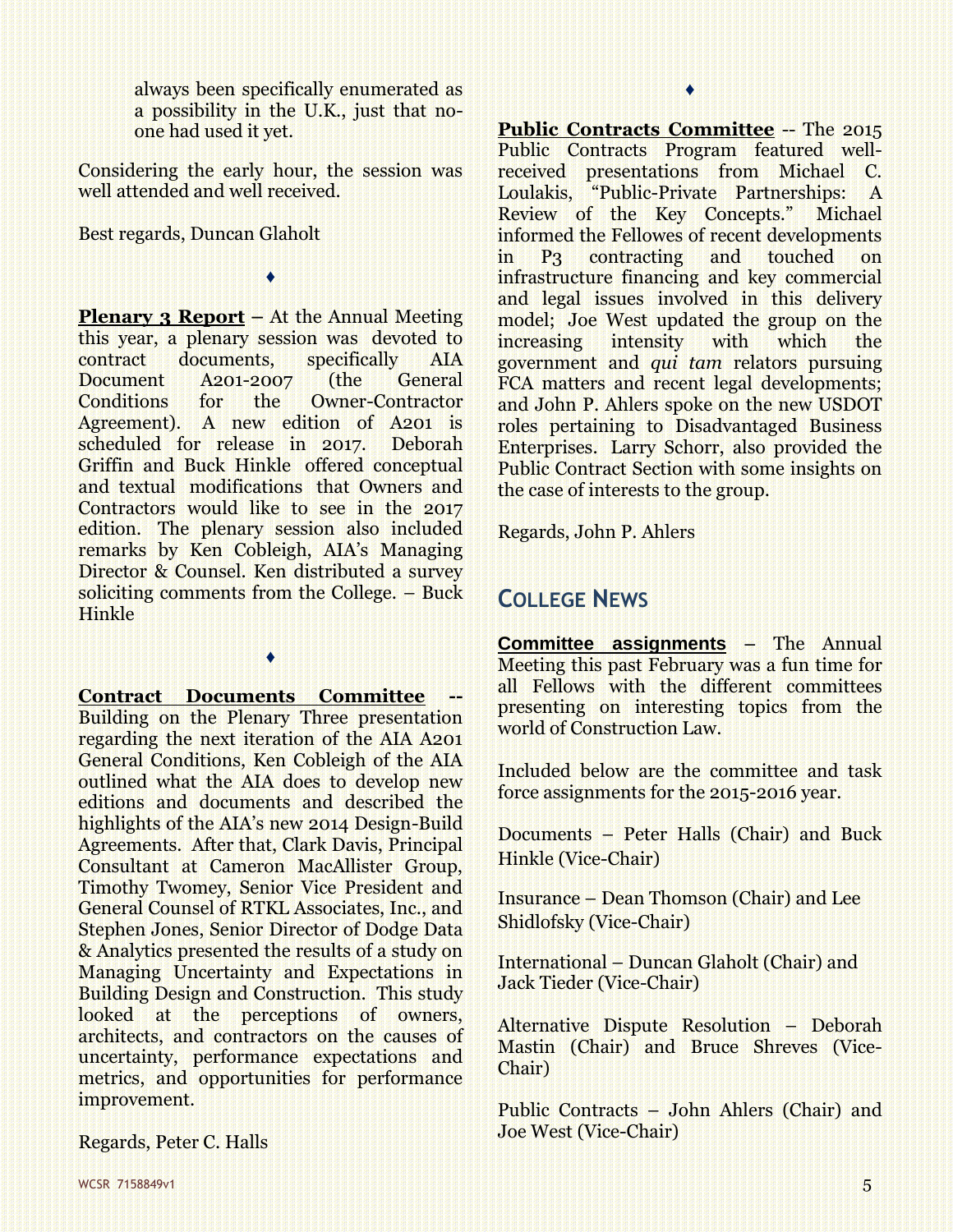Membership – Holt Gwyn (Chair), Robyn Miller, George Pierson, Larry Baker, and Terry Brookie

Officers and Governors Nominating – Pat O'Connor (Chair)

Bylaws/History/Archives – Terry Brookie (Chair) and John Hinchey (Vice-Chair)

Education/Professors – Michael Holden (Chair) and Richard Smith (Vice-Chair)

Hot Tips – Ty Laurie (Chair) and Bill Geisen (Vice Chair)

In-House Counsel – Jody Debs (Chair) and Robyn Miller (Vice-Chair)

Practice Transition – Allen Overcash (Chair) and Alan Harris (Vice-Chair)

Website – Steve Nelson (Chair) and Mark Heley (Vice-Chair)

Assistance to Developing Nations – Larry Schor (Chair); Ben Shapiro (Vice-Chair)

Diversity Initiative – Rick Lowe (Chair) and Kathy Barnes (Vice-Chair)

College News and Notes – Buzz Tarlow (Editor)

Journal – Doug Oles (Editor)

If any of you out there were either missed or have an interest in being more involved with one of these committees, please contact Allen anytime.

#### ♦

## <span id="page-5-0"></span>**COLLEGIALITY CORNER**

Fellows from around the country have written in with the following stories about their recent or upcoming adventures:

**♦**

**Larry Harris** - Effective December 31, 2014 I retired from the active practice of law. I am no longer a partner or employee of Fox Rothschild, however the firm has generously offered me space in their DC office . Accordingly, I work from there a day or two a week and carry on my arbitration and mediation practice from home. All is going well, I am working about as much as I want to and enjoying it. The firm also continues to allow me to use their conference space for hearings. Can't wait until the warm weather comes so that I can continue "practicing" golf.

**Wendy Kennedy Venoit, Robert Preston Brown, Larry Harris, A. Holt Gwyn, Albert Bates, Jr., and Paul Bruno** – We recently presented on topics concerning construction litigation and arbitration related matters at the Keeping Arbitration Lean conference on March 27, 2015 in Santa Monica, California.

♦

**Wendy Kennedy Venoit** -- As of March 24, 2015, I will be the new Vice President and General Counsel of Suffolk Construction Company in Boston, MA.

♦

♦

**Robbie MacPherson** played a real, *not* air, guitar on "Everything That Touches You" at the Twilight Concert in Rumson New Jersey on March 7. The Concert raised \$30,000 this year for the Aids Resource Foundation For Children. Next year will be the 20th Twilight Concert. Robbie's brother Jeffrey, a real musician, is one of the organizers and MC which may explain how Robbie got to play. [www.twilightconcert.org](http://www.twilightconcert.org/)

### ♦

**Michael Tarullo** - My wife, Katja, and I are moving back to Kentucky taking up residence just outside of Louisville. I will continue my practice in Ohio, commuting to Columbus every week. It could not be any more difficult than living in NJ and working in NYC, could it? Felt the need to be closer to our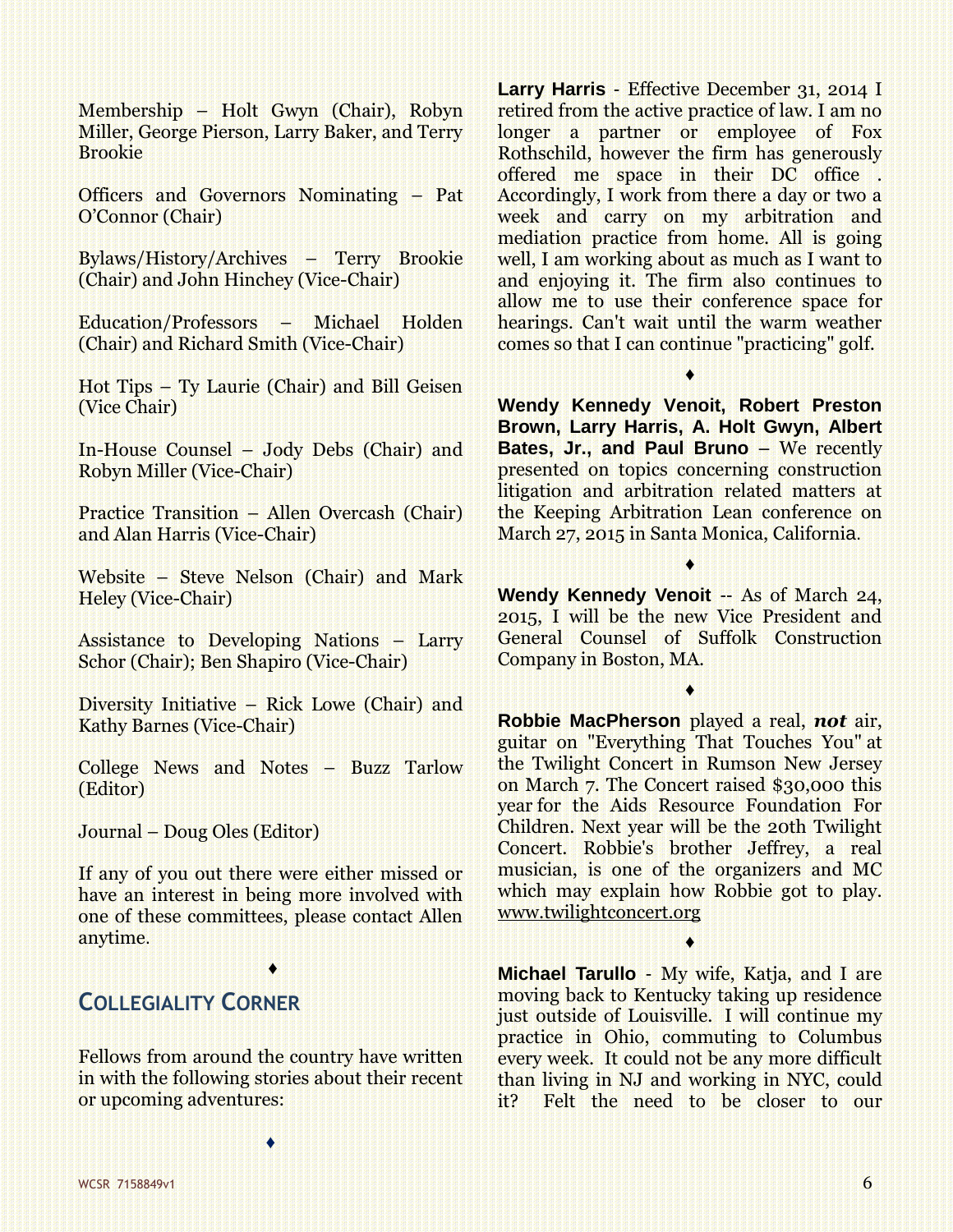grandchildren, don't want to miss that experience!

♦

**Ron Martell** -- At long last my 454-page book *Showdown in the Pacific War: Nimitz and Yamamoto* is complete, published, and listed at BarnesandNoble.com and Amazon.com. *Showdown* is a history of the antecedents to the Japanese attack on Pearl Harbor and details the battles of Coral Sea, Midway, Guadalcanal and beyond, ending with the assassination of Admiral Yamamoto in April 1943. It is both detailed and easy to read. If you would like any more information please email me at [rmartell5@hotmail.com.](mailto:rmartell5@hotmail.com)

**Deb Mastin and Allen Overcash**— Here is some information about the CIArb Accelerated Route to Fellowship Programme that the Practice Transition Group wrote about in their report.

♦

The ACCL Practice Transition Committee has concluded that it would be valuable for ACCL Fellows who are interested in shifting their legal practices towards international arbitration to receive training and accreditation by the Chartered Institute of Arbitrators, a non-profit based in London. The CIArb was chosen by the Practice Transition Committee because of the rigor of its training protocol and the international recognition of its accreditation program. On its website, the Chartered Institute of Arbitrators (CIArb) describes itself as "a leading professional membership organization representing the interests of alternative dispute practitioners worldwide. With over 13,000 members located in more than 120 countries, CIArb supports the global promotion, facilitation and development of all forms of private dispute resolution." The CIArb offers several levels of membership; Member, Associate, Fellow, and Chartered Arbitrator.

The CIArb offers, from time to time, a course it calls the "Accelerated Route to Fellowship Programme," which "is designed for experienced dispute resolution practitioners looking for international recognition for their skills. This course is a two-day program followed by a written examination, and, for those who pass the course, a peer assessment.

The ACCL has reached out to the Chartered Institute of Arbitrators, which has agreed to schedule an "Accelerated Route to Fellowship Programme" at the JAMS office in Miami on October 30, and 31, 2015 with an exam on November 1, 2015 for the convenience of those who cannot travel to Europe. This course will be limited to 28 registrants and will open to the public. As an added attraction, ACCL Past President John Hinchey has been engaged as one of the trainers for the Miami course, a role that he has taken several times in the past.

Because the course was instigated by the ACCL, the ACCL Fellows are being given advance notice of the course, before it is posted on the CIArb website, and registration opens. The cost for the course is expected to be about \$2,150. The ACCL is providing notice of this course as a benefit to interested ACCL Fellows; ACCL is not sponsoring and will not share in any revenues from the course. Deb Mastin will circulate a notice when the details are set, and when the CIArb has opened on-line registration on its website. You may contact her if you have any questions.

**Ken Kupchak** -- This isn't legal, but Mother Nature sure does pretty well as a design builder...

♦

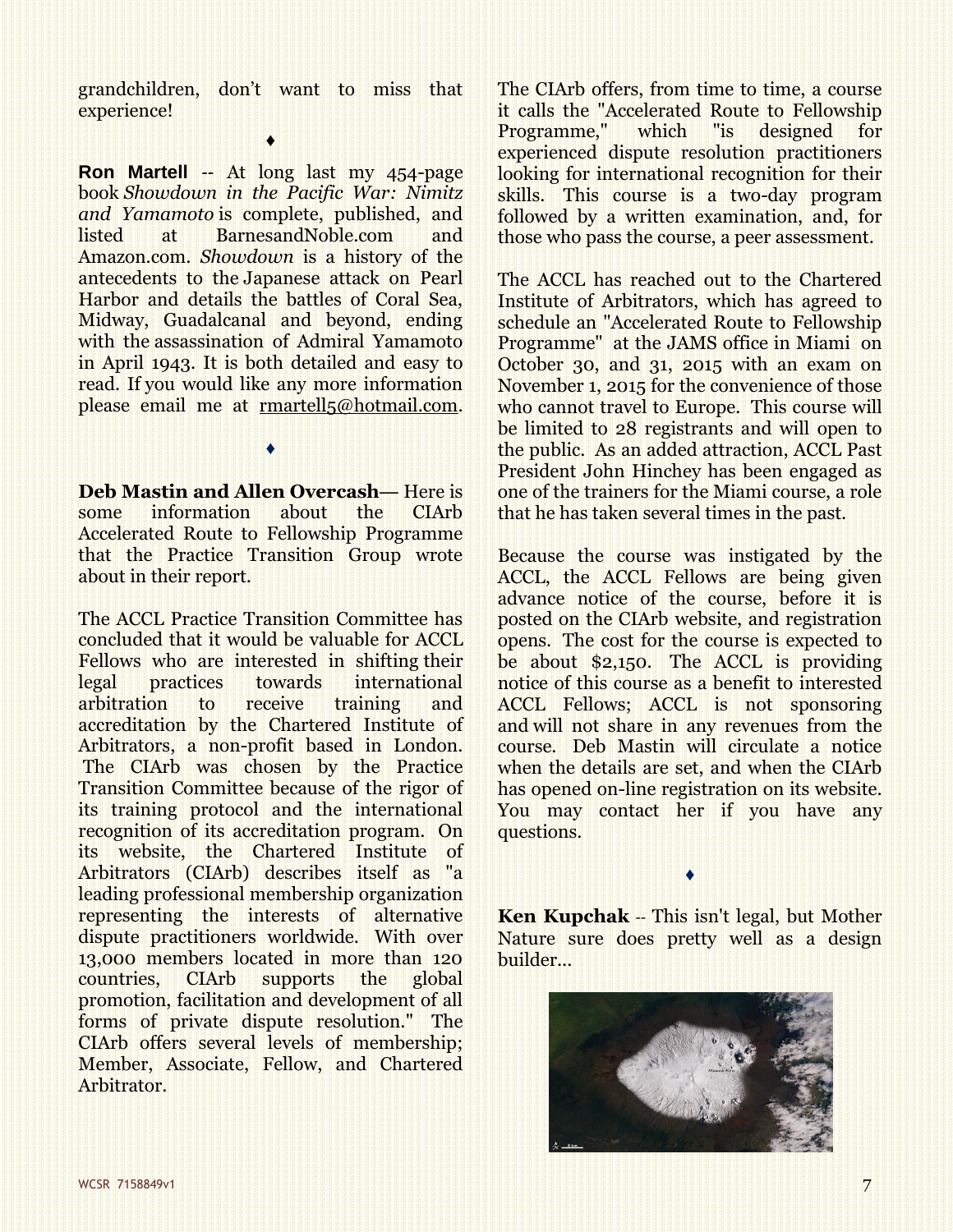Like you have never seen it. We will be reforesting at 6,000ft. on Mauna Kea this weekend with an overnight stay. Also reforesting at 4,000 ft on Mauna Loa's Kahuku Ranch on March 20. And hiking to 7,700 ft elevation on Mauna Loa on March 19 at Aina Po. This is one fascinating Island. *Aloha, Ken*

**Stuart Sobel --** In March, 2015, along with the Honorable John Thornton, Judge of the Complex Business Division of the Miami-Dade Circuit Court, I presented a paper on Expert Opinion Testimony in Florida – Navigating the Minefield to the Florida Construction Law Institute in Orlando, Florida.

♦

♦

**Val McWhorter –** I was elected to the Board of Directors of The Beavers at its January 2015 Annual meeting. The Beavers is a social, honorary organization formed, organized and managed by the construction companies and individuals who are or have engaged in heavy engineering construction. The Beavers was founded in 1955. For those of us in Heavy Construction, this is an honor, especially for lawyers who are admitted in very limited numbers. To others, it may seem a bit weird.

♦

**Don Gavin --** Since the first of the year, Irene and I have kept up a rather fast pace with work, meetings and travel. I sit on several Arbitration Tribunals and Panels: ICC, ICDR and AAA, and get called on as a Mediator and for client work. The majority is International Construction and sometimes is derivative of US Government contracts domestically and abroad. These government related disputes usually involve prime-contractor subcontractor or joint venture issues. Irene is the Arts Coordinator at a Northern Virginia Community Center and arranges for, juries and hangs art shows and has her own busy schedule.

Then there are the Professional Meetings such as the ACCL in Key Biscayne, the ABA Public Contract Annual Procurement Institute and Counsel Meeting in Annapolis, the CIArb "Future of Arbitration" in Hong Kong, and the IACL Annual Meeting in Hong Kong, all of which I have already attended/or spoken at. Upcoming this Spring is the IBA ICP Working weekend in Mexico and the CCCL Annual meeting in Washington. I am speaking at the CCCL.

Trying to balance between these demands we shared Irene's birthday in January with our grown sons and family in LA, and participated in an a American Ceramic Circle (I am a Past President) Ceramic Study Tour in Mexico (Mexico City, Puebla, and Oaxaca). Miriam our dog had a successful operation on a paw, and we shall shortly be off to Philadelphia for a visit with Irene's family. Occasionally we stay home for antique shows or music concerts, as we shall this weekend (March 28 & 29).

**John P. Ahlers --** I published an article with Lindsay Taft of our firm in the February 2015 Northwest Lawyer entitled "Swinging Deals – Should Cranes Swing Agreements Cost Money," not a piece about married couples' night life in Seattle but instead an article dealing with the over fifty tower cranes that currently regale the Seattle skyline and whether neighbors' nuisance rights have to be settled as part of the developer/general contractor's use of tower crane arms that cross property lines.

♦